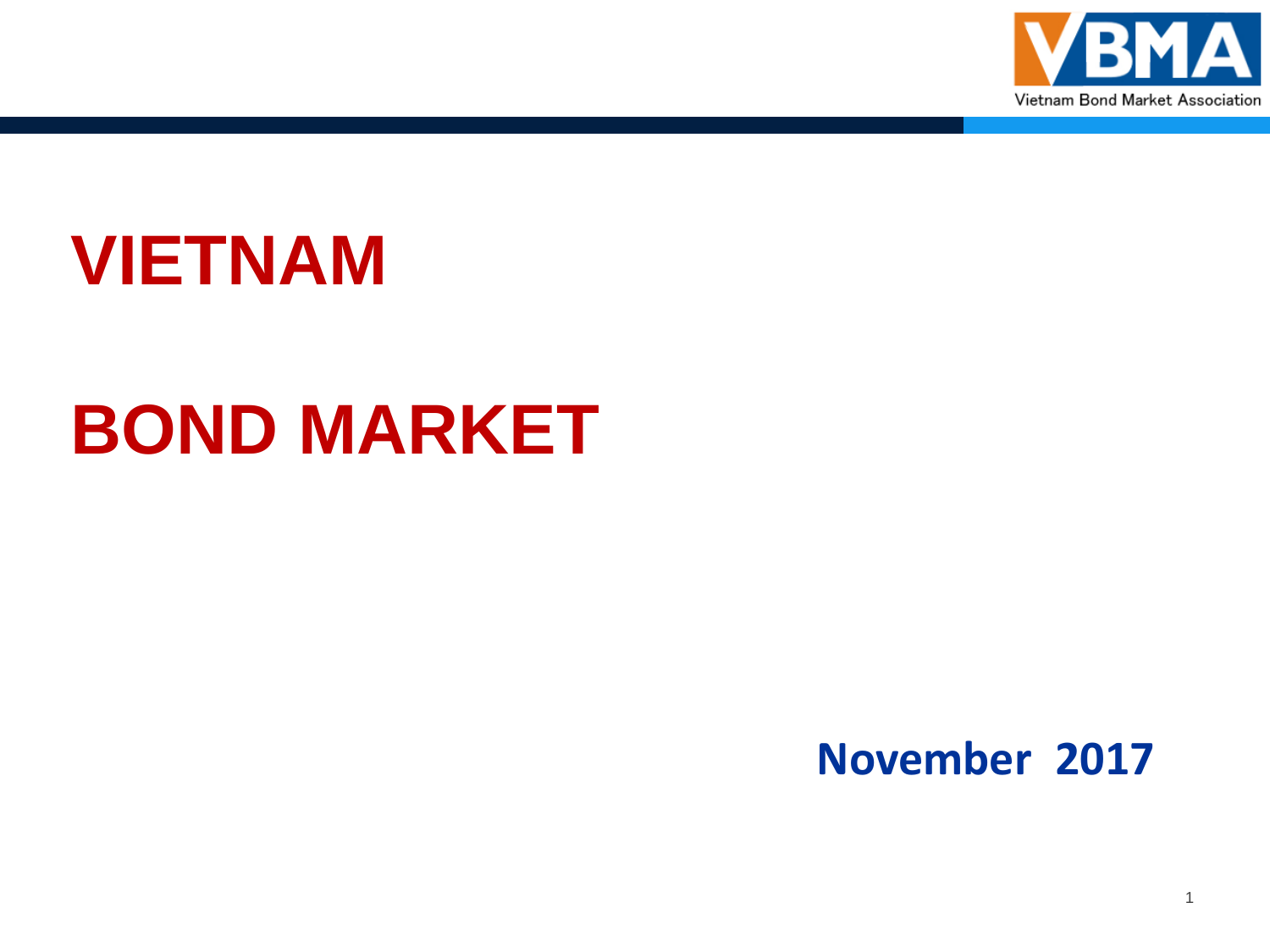# **Vietnam Key Medium Term Indicators**



|                                                    | 2014   | 2015   | 2016/e | 2017/f | 2018/  |
|----------------------------------------------------|--------|--------|--------|--------|--------|
| GDP Growth (%)                                     | 6.0    | 6.7    | 6.2    | 6.3    | 6.4    |
| <b>Consumer Price Index (annual</b><br>average, %) | 4.1    | 0.6    | 27     | 4.0    | 4.5    |
| <b>Current Account Balance (%</b><br>GDP)          | 4.9    | 0.1    | 4.0    | 2.5    | 1.8    |
| <b>Fiscal Balance (% GDP)</b>                      | $-6.3$ | $-6.2$ | $-6.5$ | $-5.7$ | $-5.6$ |
| Public Debt (% GDP) - MOF<br><b>Definition</b>     | 58.0   | 61.8   | 63.7   | 65.0   | 65.4   |
| Public debt (% GDP)                                | 54.5   | 59.6   | 62.2   | 64.6   | 65.2   |

*Sources:* GSO, MOF, SBV, and WB







SOURCE: TRADINGECONOMICS.COM | GENERAL STATISTICS OFFICE OF VIETNAM

Data from World Bank Last updated: Sep 18, 2017 02014 Google - Help - Terms of Service - Privacy - Disclaimer - Disc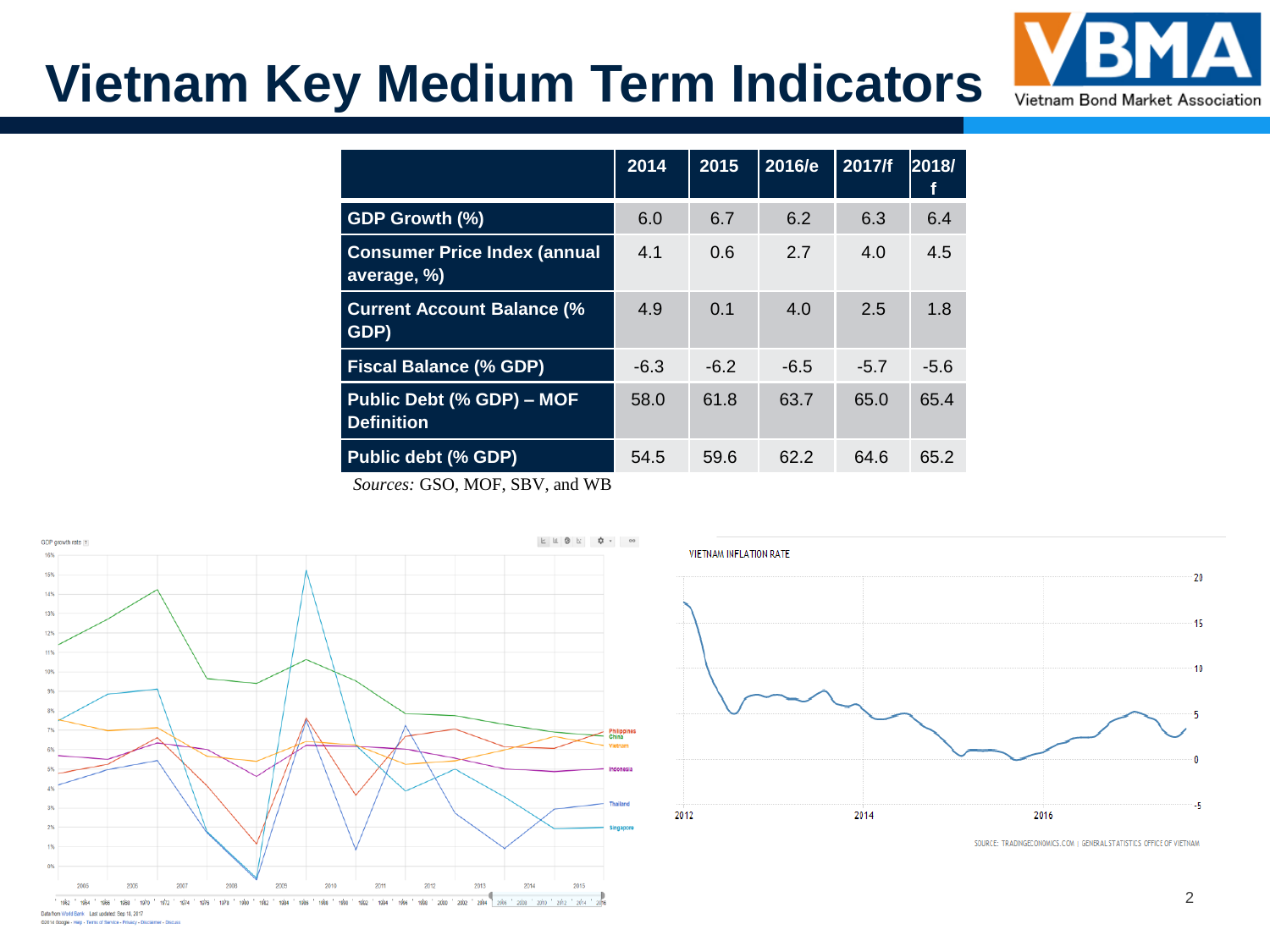## **Vietnam as a Middle Income country**





*Vietnam will need to rely more on market-based financing*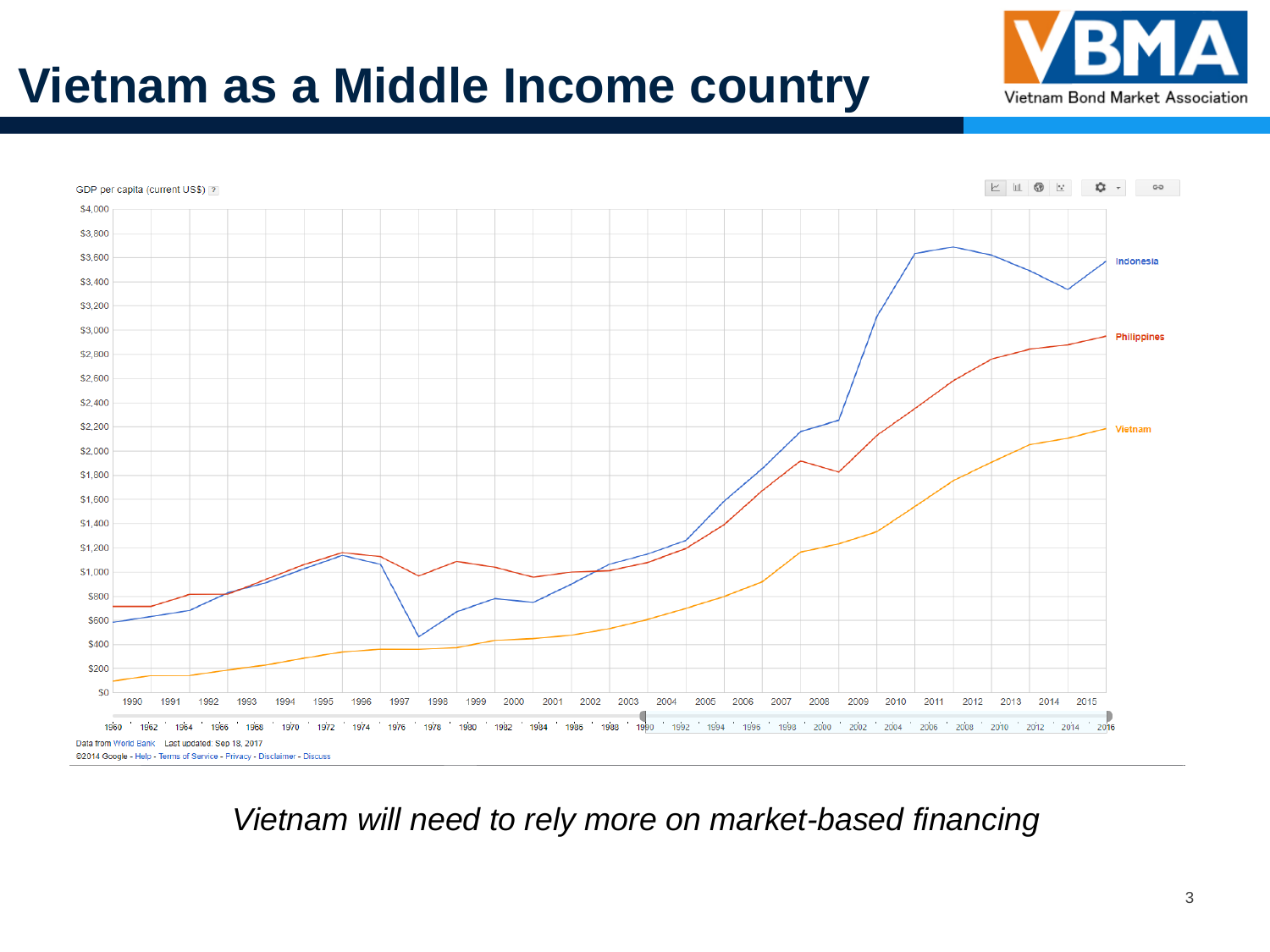

#### **Vietnam as compared to other capital markets**

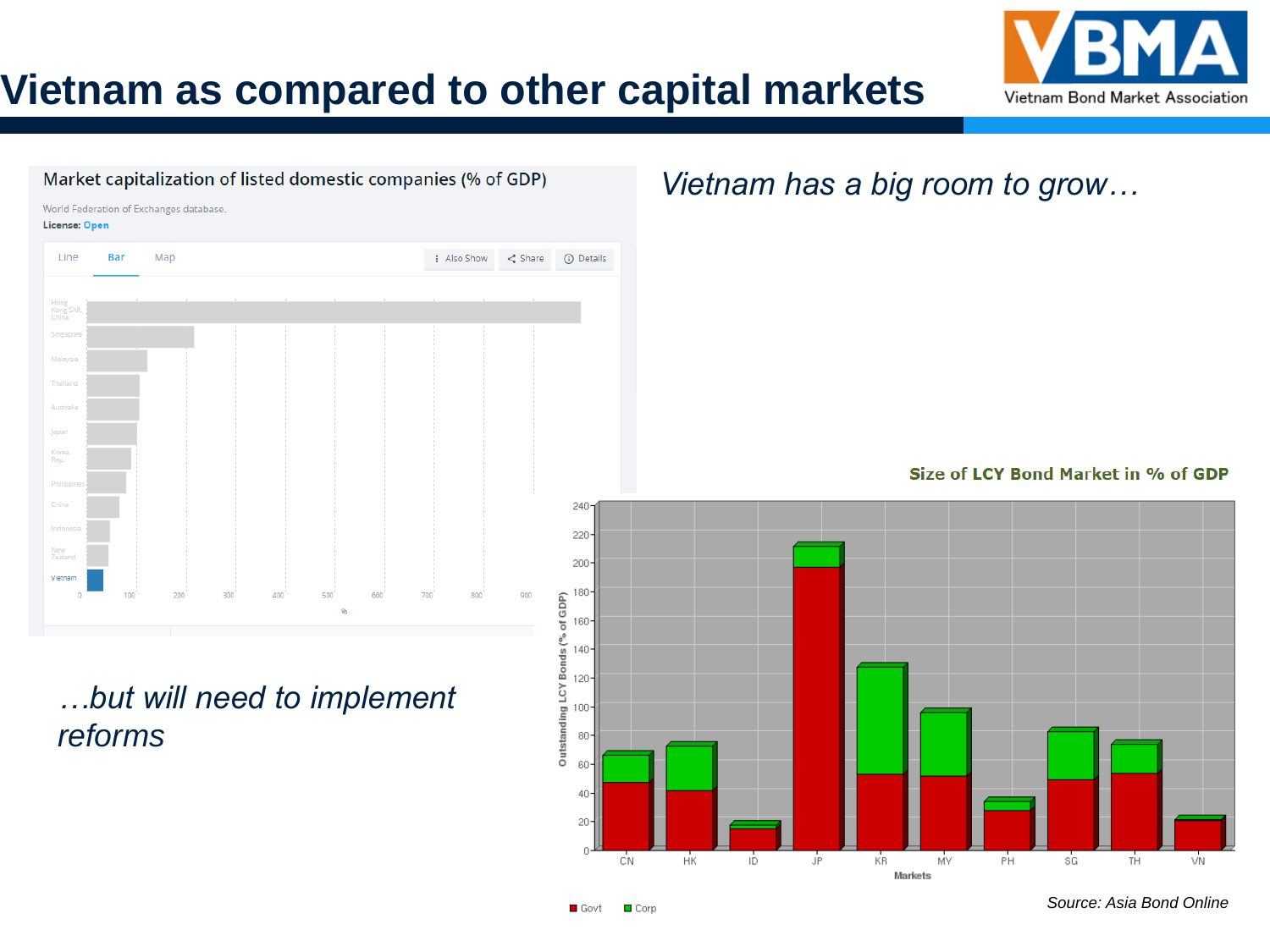### **Results of implementation of reforms so far…**



| <b>Indicator</b>                                         | <b>Past</b>           | <b>Present</b>        |
|----------------------------------------------------------|-----------------------|-----------------------|
| Government bond to GDP ratio                             | 14% (2012)            | 31% (2016)            |
| Avg. tenor                                               | 2.38 yr (2012)        | 5.98 yr (2016)        |
| Avg. issuance volume                                     | USD 180 mio<br>(2012) | USD 260 mio<br>(2016) |
| Liquidity, daily trading volume                          | USD 80 mio<br>(2013)  | USD 280 mio<br>(2016) |
| Corporate bond to GDP ratio (incl.<br>private placement) | 3.6% (2012)           | 5.2% (2016)           |

- *Improved primary market of government bonds: regular auctions, higher predictability, better information, larger issuance*
- *Improved secondary market: larger size of benchmark securities, higher liquidity*
- *Improved government debt portfolio: longer average tenor, higher likelihood for successful refinancing*
- *More active corporate bonds*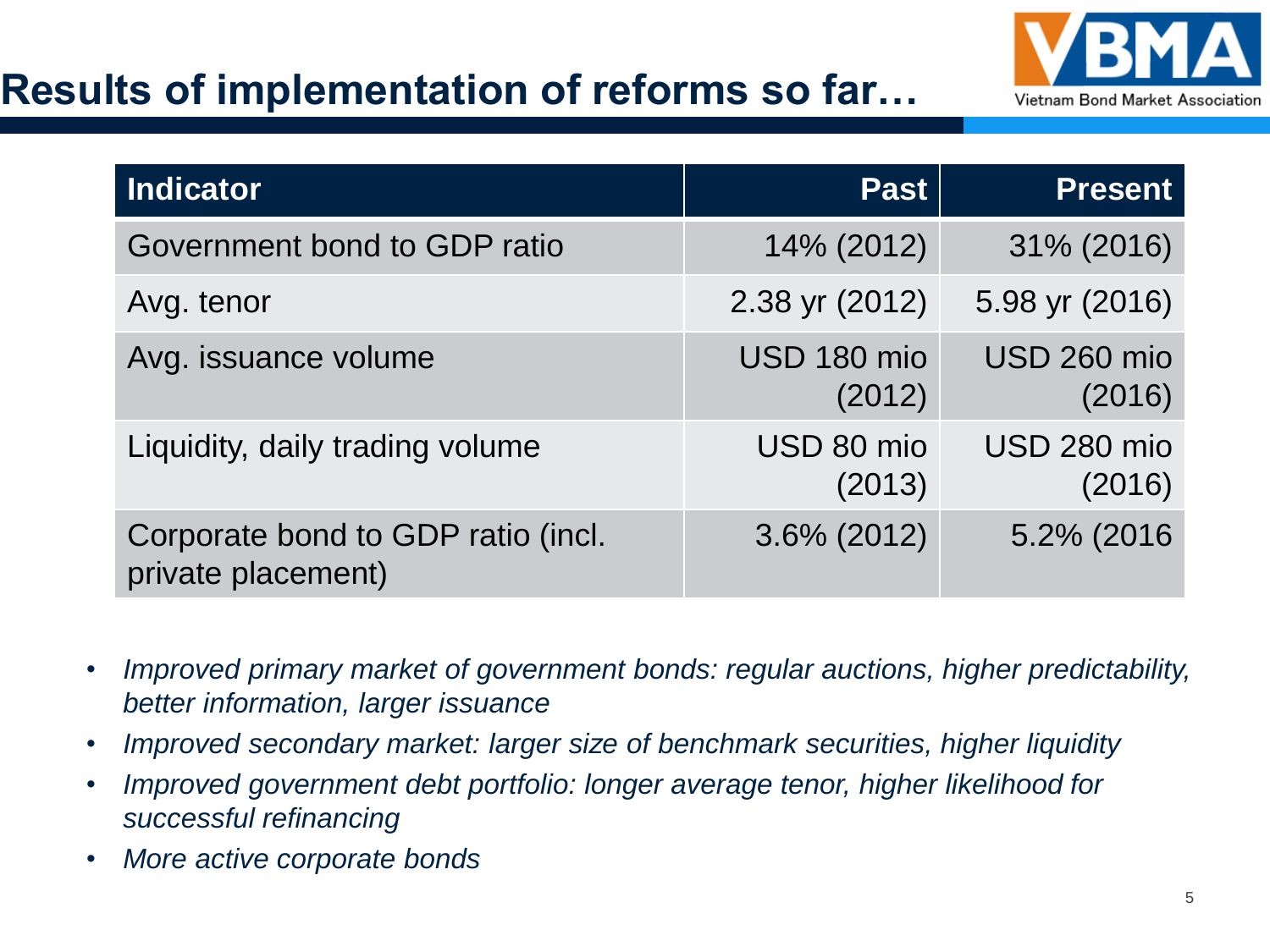### **GOVERNMENT BOND MARKET**



#### *Vietnam – Issuance volumes in Local Currency Bond Market (Billion USD*)

|                                    | 2013  | 2014  | 2015                     | 2016  | Oct 2017                 |
|------------------------------------|-------|-------|--------------------------|-------|--------------------------|
| <b>Gov Bond</b>                    | 6.78  | 9.76  | 11.39                    | 12.38 | 6.83                     |
| <b>T-Bill</b>                      | 1.73  | 1.24  | $\overline{\phantom{0}}$ | 0.86  | $\overline{\phantom{a}}$ |
| <b>VDB&amp;VBSP</b><br><b>Bond</b> | 2.25  | 1.30  | 2.13                     | 1.51  | 0.80                     |
| <b>Municipal Bond</b>              | 0.21  | 0.19  | 0.18                     | 0.02  | $\overline{\phantom{0}}$ |
| <b>Total</b>                       | 10.97 | 12.49 | 13.70                    | 14.78 | 7.63                     |

#### *Vietnam – Gov Bond Trading in Secondary Market ( Billion USD)*

|               | <b>Outright</b> | Repo  | <b>Total</b> |
|---------------|-----------------|-------|--------------|
| 2013          | 16.15           | 3.62  | 19.77        |
| 2014          | 30.49           | 11.54 | 42.04        |
| 2015          | 26.96           | 13.33 | 40.29        |
| 2016          | 43.55           | 26.51 | 70.06        |
| 10 tháng 2017 | 46.14           | 38.76 | 84.90        |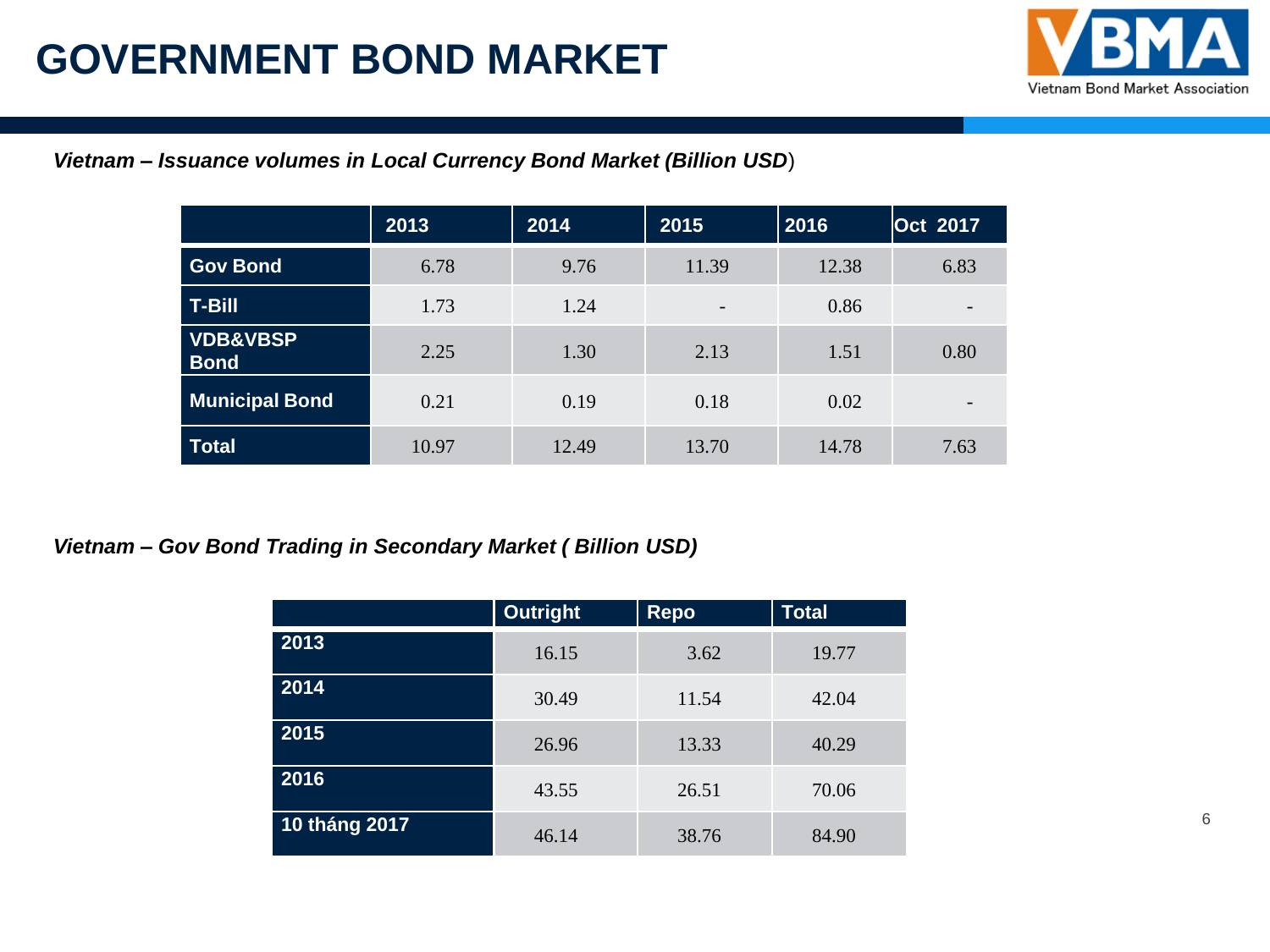

- **The corporate bond market in Vietnam is still relatively small and at an early development stage.**
- **The corporate bond market remains negligible in size at just 4,6% of GDP in 2016 ( USD 5.7 billion) and 3,18% of GDP as of Oct 2017.**

*Vietnam: Corporate bond issuance volume in 2014 and 2015, classified by sectors (USD million)*



 $2014$  2015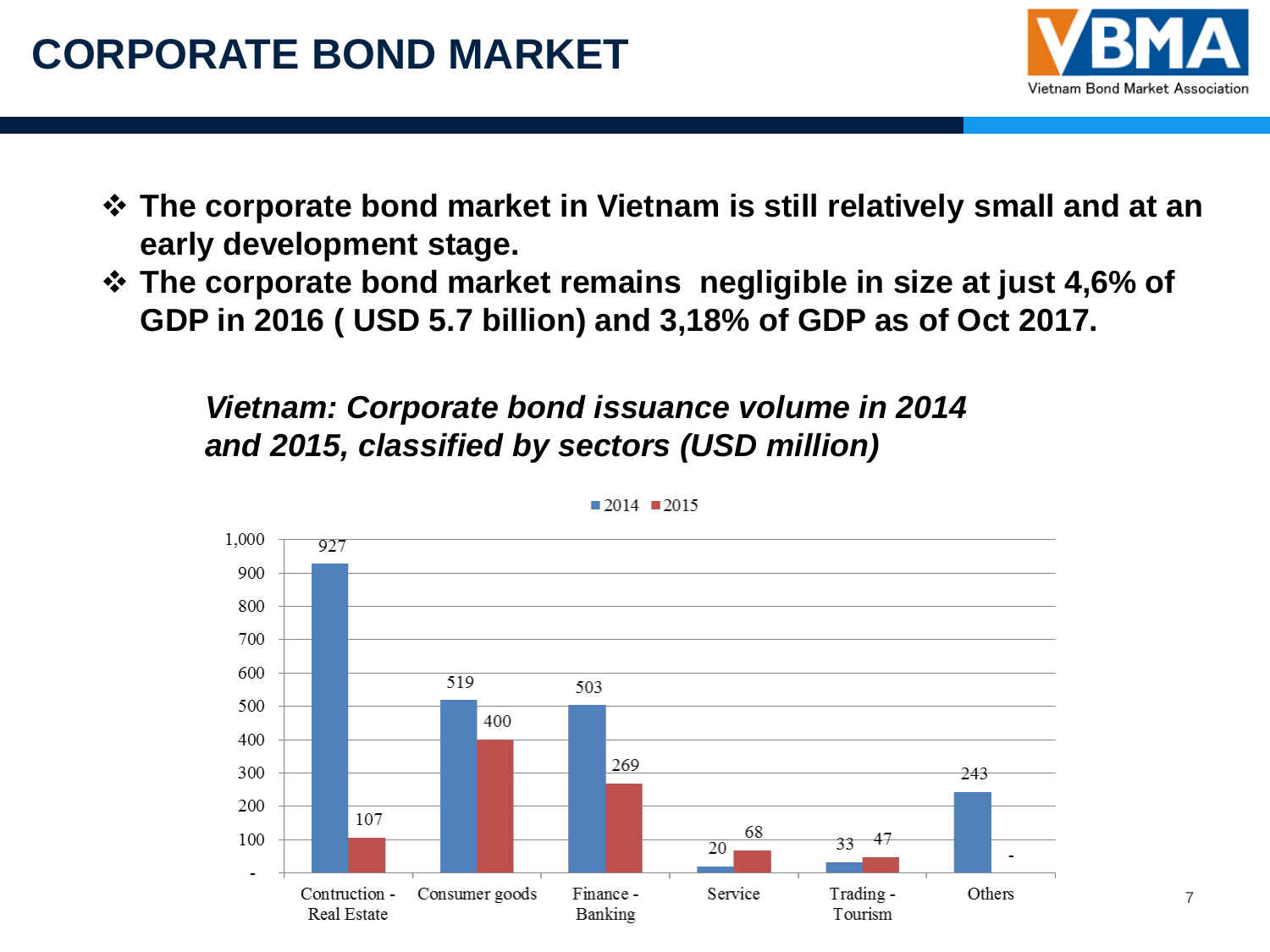# **Remaining challenges**



- Limited Institutional Investor base
- New Products as hedging tools
- Repo Market Development
- Limited universe of potential issuers for corporate bond
- Inconsistencies / gaps in the regulatory framework for bond markets
- Deficiencies in the offering / issuance process for corporate bonds
- Weak disclosure requirements / Limited access to key information
- Limited regulatory capacity / weak supervision and enforcement
- Limited liquidity / Little or no secondary market trading for corporate bond
- Lack of credit rating agency services
- No provisions for bondholders' trustee/agent for bondholders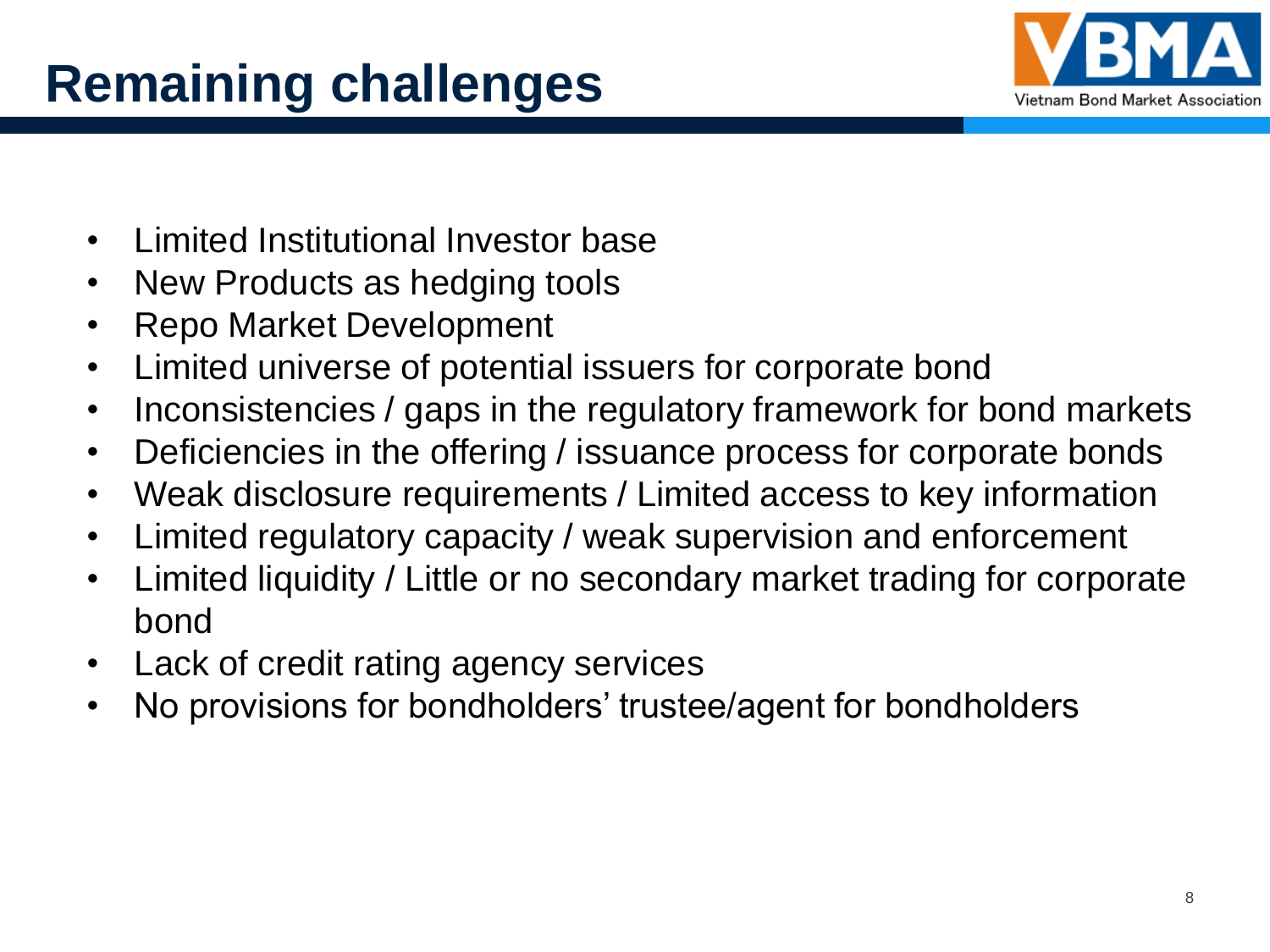

- –**Vietnam Bond Market Development Roadmap (2017-2020, vision 2030) addresses these issues… and more :** approved in August & launched in September 2017
- **Objective**
	- –*To support the sustainable development of the bond market in Vietnam with a focus on measures to improve market depth and liquidity*